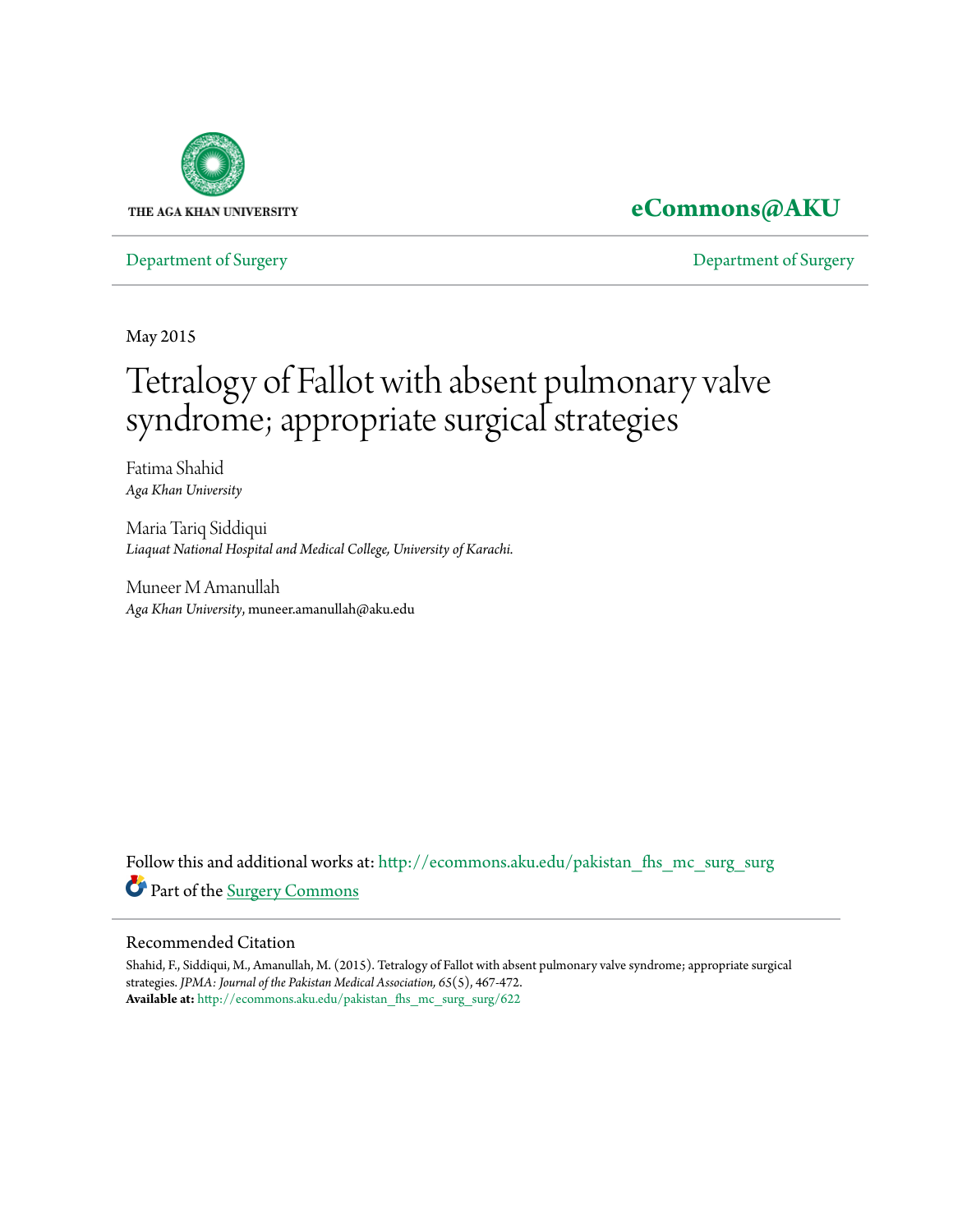ORIGINAL ARTICLE

### **Tetralogy of Fallot with absent pulmonary valve syndrome; appropriate surgical strategies**

Fatima Shahid,<sup>1</sup> Maria Tariq Siddiqui,<sup>2</sup> Muhammad Muneer Amanullah<sup>3</sup>

#### **Abstract**

**Objective:** To evaluate patients presenting with Tetralogy of Fallot with absent pulmonary valve syndrome to a tertiary care hospital and their surgical management.

**Methods:** The retrospective study was conducted at Congenital Cardiac Services, Aga Khan University Hospital, Karachi, Pakistan, and comprised data of Tetralogy of Fallot patients between April 2007 and June 2012. Data was analysed together with follow-up echocardiography. Variables assessed included demographics, imaging, operative technique, complications, post-operative recovery and follow-up echocardiography. SPSS 17 was used for statistical analysis.

**Results:** Of the 204 patients, 6 (3%) had undergone surgical correction for Tetralogy of Fallot with absent pulmonary valve syndrome. All 6(100%) patients underwent complete repair. Median age for surgery was 8.5 years (range: 0.5- 29 years). Of the different surgical strategies used, Contegra and Bioprosthetic valve placement had satisfactory outcome with minimal gradient at Right Ventricular Outflow Tract, good ventricular function and mild valvular regurgitation. One (16.6%) patient with Trans Annular Patch developed post-operative Right Ventricle Outflow Tract gradient of 80mmHg with moderate pulmonary regurgitation. One (16.6%) patient with monocusp valve developed free pulmonary regurgitation at 6 months. The other 4(66.6%) patients are currently free from any complications or re-intervention.

**Conclusion:** Early surgery is preferred in symptomatic patients. The repair depends upon achieving integrity of pulmonary circulation which is best achieved by using right ventricle to pulmonary artery conduit or inserting a pulmonary valve.

**Keywords:** Absent pulmonary valve syndrome, Contegra valved conduit, Pulmonary valve replacement, Transannular patch. (JPMA 65: 467; 2015)

#### **Introduction**

Absent Pulmonary Valve Syndrome (APVS) is a rare variant and makes up about 3-6% of patients of Tetralogy of Fallot (ToF). <sup>1</sup> Apart from the hallmark features of ToF, these patients have an absent/rudimentary pulmonary valve, leading to pulmonary regurgitation during foetal life, causing aneurysmal dilatation of pulmonary vessels, compressing the trachea or the main stem bronchi, and leading to tracheomalacia and bronchomalacia. Patients present in early infancy with respiratory symptoms, but some reach adulthood undetected. The debate continues whether to operate early, insert pulmonary valve or operate when respiratory symptoms develop.

The current study was planned to review the management and outcomes of surgical interventions.

1Medical graduate, MBBS, Agha Khan University, Karachi, 2Liaquat National Hospital and Medical College, University of Karachi, <sup>3</sup>Congenital Cardiothoracic Surgery, Department of Surgery, Aga Khan University, Karachi. **Correspondence:** Muhammad Muneer Amanullah. Email: muneer.amanullah@aku.edu

#### **Patients and Methods**

The retrospective chart review and prospective follow up was conducted at Congenital Cardiac Services, Aga Khan University Hospital, Karachi, Pakistan, and comprised data of patients with ToF and APVS between April 2007 and June 2012. Data was analysed together with follow-up echocardiography. Institutional policy did not require ethical review committee's approval for retrospective analyses. Demographics, pre-operative echocardiogram and computed tomography (CT) angiogram findings together with operative data, complications and postoperative echocardiographic analysis were recorded on a pre-designed proforma. Data was analysed using SPSS 17 and was expressed as median and minimum-maximum ranges where appropriate.

All operations had been performed via a median sternotomy. Cardiopulmonary bypass (CPB) was established with aortic and bi-caval cannulation and moderate hypothermia of 28°C. Aortic cross-clamping was applied and myocardial preservation was maintained with intermittent ante-grade cold blood cardioplegia for intra-cardiac repair.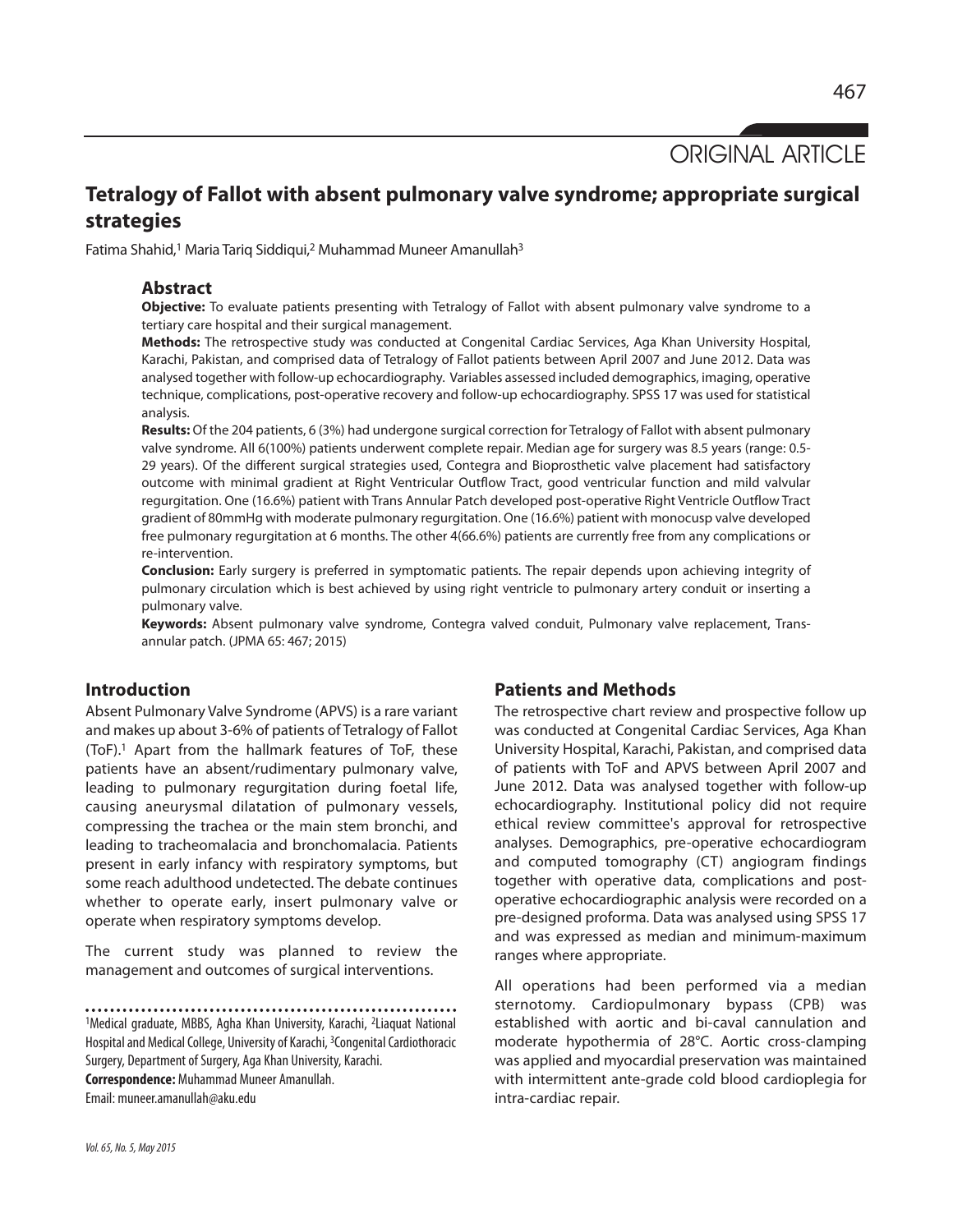Complete repair was performed in all patients. Enlargement of the Right Ventricular Outflow Tract (RVOT) was done by resecting the hypertrophied muscle bundles through a trans-annular patch and infundibular incision that was made to serve as a site of the Right Ventricle (RV) to Pulmonary Artery(PA) conduit and relief of RVOT obstruction (RVOTO). PA reduction arterioplasty was performed in patients by excising elliptical strips of the anterior PA wall.

The Ventricular Septal Defect (VSD) was closed with a patch of Dacron through a right atriotomy.

Following closure of the VSD, the left heart was de-aired and the aortic cross-clamp was released. The RV to PA reconstruction was performed with an empty beating heart to minimise myocardial ischaemia time.

RV to PA continuity was restored with a Contegra valved conduit, bioprosthetic valve, monocusp or trans-annular patch. The atriotomy was closed during re-warming. A Patent Foramen Ovale (PFO) was always left behind to vent the RV and prevent RV dysfunction.

Post-operative echocardiography was performed in all patients at the time of discharge, measuring transpulmonary pressure gradients and RV ejection fraction (EF).

Follow-up data was obtained in June 2012, corresponding to a midterm follow-up of 17 months (range: 2.5-50 months). Echocardiography was performed to evaluate their RVOT gradient, valve integrity and RV function.

#### **Results**

Of the 204 patients, 6 (3%) had undergone surgical correction for ToF with APVS. All 6(100%) patients underwent complete repair. Median age for surgery was 8.5 years (range: 0.5-29 years) (Table-1). Out of the 6 patients, 5(83.3%) presented with complaints of recurrent respiratory tract infections. The three older patients (age >12 years) had shortness of breath and cough which worsened with exertion or while lying flat. One (16.6%) infant had DiGeorge syndrome.

All patients were undernourished with the median body mass index (BMI) of the older 3(50%) patients being 14.55kg/m2 (range: 11.88-17.52), and the weight and height of the 3(50%) infants were below the fifth percentile.

Pre-operative echocardiograms showed findings consistent with ToF with APVS (Table-2). Five (83.3%) patients had large VSD. The remaining patient (No. 5) had his VSD closure during a previous surgery 15 years ago at



**LB:LeftMain StemBronchus.LPA:Left Pulmonary Artery.MPA:Main Pulmonary Artery. RB: RightMain StemBronchus. RPA: Right Pulmonary Artery.**

**Figure-1:** Computed tomography scan showing enlarged MPA, RPA and LPA compressing the tracheobronchial tree. Also, the right lung showing chronic atelectasis.

**Table-1:** Summary of variables.

|                                   | median (min-max) |
|-----------------------------------|------------------|
| <b>Pre-operative variables</b>    |                  |
| Male : Female                     | 4:2              |
| Age (years)                       | $8.5(0.5-29)$    |
| Weight (kg)                       | 21.25 (5.4-51.5) |
| Height (cm)                       | 102.75 (64-173)  |
| <b>Operative variables</b>        |                  |
| Pre-operative 02 saturation (%)   | 93 (82-100)      |
| Post-operative 02 saturation (%)  | 98.5 (95-100)    |
| Cross clamp time (min)            | 125 (95-170)     |
| Cardiopulmonary bypass time (min) | 160 (131-240)    |
| <b>Post-operative variables</b>   |                  |
| Days on ventilation               | $3(1 - 11)$      |
| Follow-up (in months)             | $17(2.5-50)$     |
| Complication rate (%)             | 67%              |

another hospital. All had severe RVOTO and moderate to severe pulmonary regurgitation. Atrial Septal Defect (ASD) was noted in 1(16.6%) patient (No. 1), and 1(16.6%) had Patent Ductus Arteriosus (PDA) (No.5). All 5 (83.3%) of these patients had significantly large Main Pulmonary Arteries (MPAs) and Branch Pulmonary Arteries (BPAs).

**Median (min-max)**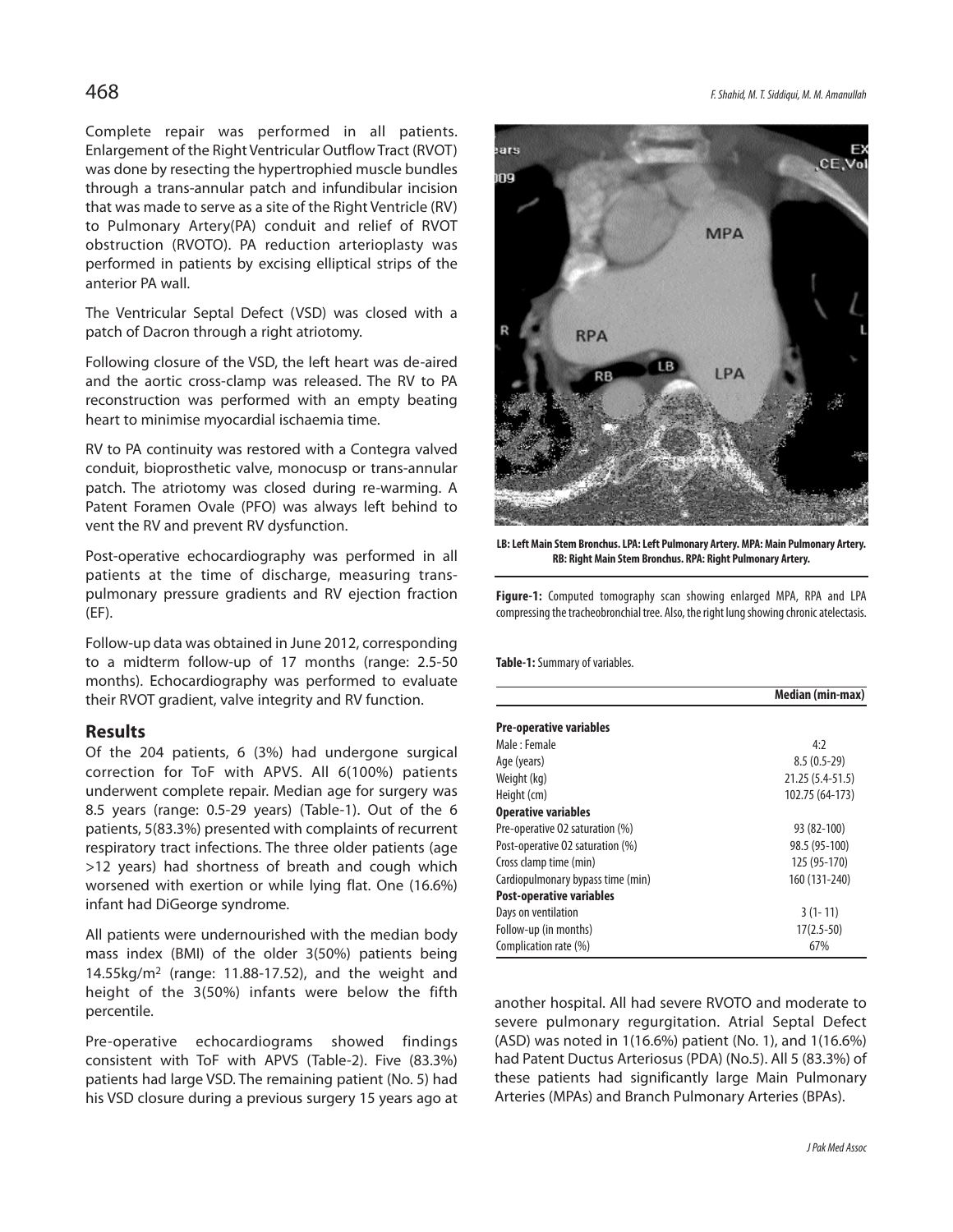*Tetralogyof fallot withabsentpulmonaryvalvesyndrome;appropriatesurgical strategies* 469



**Figure-2:** Computed tomography angiogram showing aneurysmal pulmonary artery and infundibular stenosis and dilatation.

CT angiogram confirmed the findings on echocardiogram. They also showed compression of the trachea and main stem bronchi by the dilated pulmonary arteries (Figures-1 and 2).

Only 1(16.6%) patient had been previously operated for

**Table-2:** Pre-operative Echocardiogram findings.



**Arrow showing pulmonary arterystenosis. RV: Right Ventricle.**

**IS:** Infundibular Stenosis. PA: Pulmonary Artery. RV: Right Ventricle. **Figure-3:** Pulmonary artery cut open showing stenosis with absence of pulmonary artery cut open showing stenosis with absence of pulmonary valve.

> closure of VSD, while 5(83.3%) were undergoing surgery for the first time. The median by pass time was 160 minutes (range: 131-240 minutes) and cross-clamp time was 125 minutes (range: 95-170 minutes). RV to PA continuity was restored with a Contegra valved conduit in 1(16.6%), bioprosthetic valve in 2(33.3%), monocusp in 2(33.3%) or trans-annular patch (TAP) in 1(16.6%) (Table-3) (Figures-3 and 4).

|                   | Age at surgery (years) | VSD in mm | <b>RVOT gradient in mmHg</b> | <b>Pulmonary Regurgitation</b> | MPA diameter (*) | BPA diameter $(+)$ |
|-------------------|------------------------|-----------|------------------------------|--------------------------------|------------------|--------------------|
|                   |                        |           |                              |                                |                  |                    |
| Case <sup>1</sup> | 0.5                    | 7.00      | 60.00                        | Severe                         | 11.00(9)         | 11.00(5.5)         |
| Case 2            |                        | 15.00     | 60.00                        | Moderate                       | 17.00(13)        | 13.00(9)           |
| Case 3            |                        | 17.00     | 90.00                        | Moderate                       | 32.00 (15)       | 13.00 (12.5)       |
| Case 4            | 24                     | 20.00     | 70.00                        | Moderate                       | 56.00 (16)       | 38.00 (13)         |
| Case 5            | 29                     | N/A       | 30.00                        | Severe                         | 64.00 (18)       | 30.00 (14)         |
| Case 6            | 0.5                    | 8.00      | 57.00                        | Severe                         | 15.00(9)         | 12.00(6)           |

BPA: Branch Pulmonary Artery. MPA: Mean Pulmonary Artery. RVOT: Right ventricular outflow tract. VSD: Ventricular septal defect.

\*predicted MPA calculatedusing BodySurface Area(2). +predicted BPA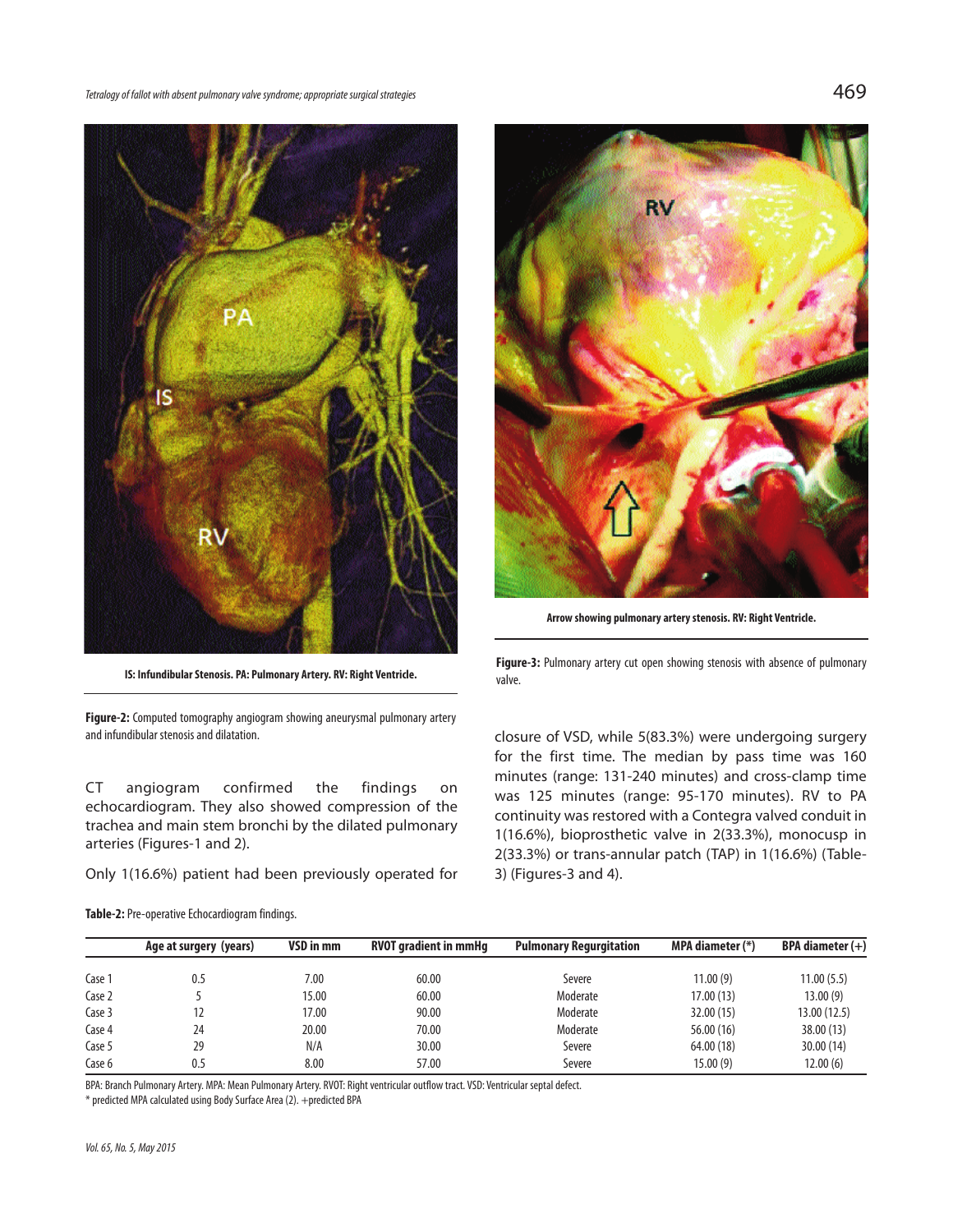

**Arrow showing 21mm bioprostheticvalve. RV: Right Ventricle.**

**Figure-4:** Intra-operative picture of a bioprosthetic valve insertion.

#### **Table-3: Operative findings.**

470 *F.Shahid, M.T.Siddiqui, M. M. Amanullah*

Median time on ventilation was 3 days (range: 1-11 days) and all patients were discharged within a week's time after being shifted to the ward (Table-4). The younger patients were ventilated for longer compared to the older ones. However, the latter group suffered from more postoperative complications i.e. cardiac tamponade and pleural effusion. Case 3 required re-exploration, while Case 5 had the pleural and pericardial collections drained via tube thoracostomy. The reason for the high mediastinal drain output and collection was secondary to post-operative coagulopathy. Since then we have incorporated the use of whole blood and the effect on post-operative bleeding has reduced remarkably.

At follow-up, valve regurgitation was severe in 2(33.3%) patients who had free pulmonary regurgitation. This was secondary to the monocusp valve getting stuck to the under-surface of the TAP. RV function ranged from good to mild dysfunction in the given follow-up time period in all the patients.

#### **Discussion**

TOF-APVS is characterised by aneurysmal dilatation of the PAs and atresia or rudimentary development of the pulmonary valve with a hypoplastic annulus. Airway morbidity is what differentiates APVS from other variations of the Fallot's anatomical spectrum. 2 Tracheobronchial compression by dilated PAs in neonates and infants is the cause of respiratory symptoms.<sup>3</sup> Approximately half of ToF with APVS patients present in

|        | Age at surgery (years)                                                         | <b>Valve</b>       | TAP | <b>RV</b> mvomectomv | <b>VSD closure</b> | <b>Reduction pulmonary arterioplasty</b> |
|--------|--------------------------------------------------------------------------------|--------------------|-----|----------------------|--------------------|------------------------------------------|
| Case 1 | 0.5                                                                            | None               | Yes | Yes                  | Yes                | Yes                                      |
| Case 2 |                                                                                | Contegra           | No  | Yes                  | Yes                | No                                       |
| Case 3 |                                                                                | Monocusp           | Yes | Yes                  | Yes                | No                                       |
| Case 4 | 24                                                                             | Bioprosthetic 21mm | Yes | Yes                  | Yes                | No                                       |
| Case 5 | 29                                                                             | Bioprosthetic 23mm | No  | No                   | No                 | Yes                                      |
| Case 6 | 0.5                                                                            | Monocusp           | No  | No                   | Yes                | Yes                                      |
|        | RV: Right Ventricle. TAP: Trans-annular Patch. VSD: Ventricular Septal Defect. |                    |     |                      |                    |                                          |

Table-4: Post-operative complications and follow-up findings.

|        | <b>Days ventilated</b> | <b>Complications</b>                                          | Follow up time in months | <b>Follow-up RVOT</b><br>gradient (mmHg) | <b>Follow-up Valvular</b><br>regurgitation |
|--------|------------------------|---------------------------------------------------------------|--------------------------|------------------------------------------|--------------------------------------------|
| Case 1 |                        | sepsis and pneumonia                                          | 26                       | 80                                       | Moderate                                   |
| Case 2 |                        | None                                                          | 50                       | 20                                       | Mild                                       |
| Case 3 |                        | Pleural $+$ cardiac effusion (tube thoracostomy and drainage) | 38                       | 16                                       | Severe                                     |
| Case 4 |                        | None                                                          | 2.5                      | 30                                       | Mild                                       |
| Case 5 |                        | Cardiac tamponade (pericardial window)                        | 8.0                      | 18                                       | Mild                                       |
| Case 6 |                        | Sepsis                                                        | 3.0                      | 20                                       | Severe                                     |

RVOT: Right ventricular outflow tract.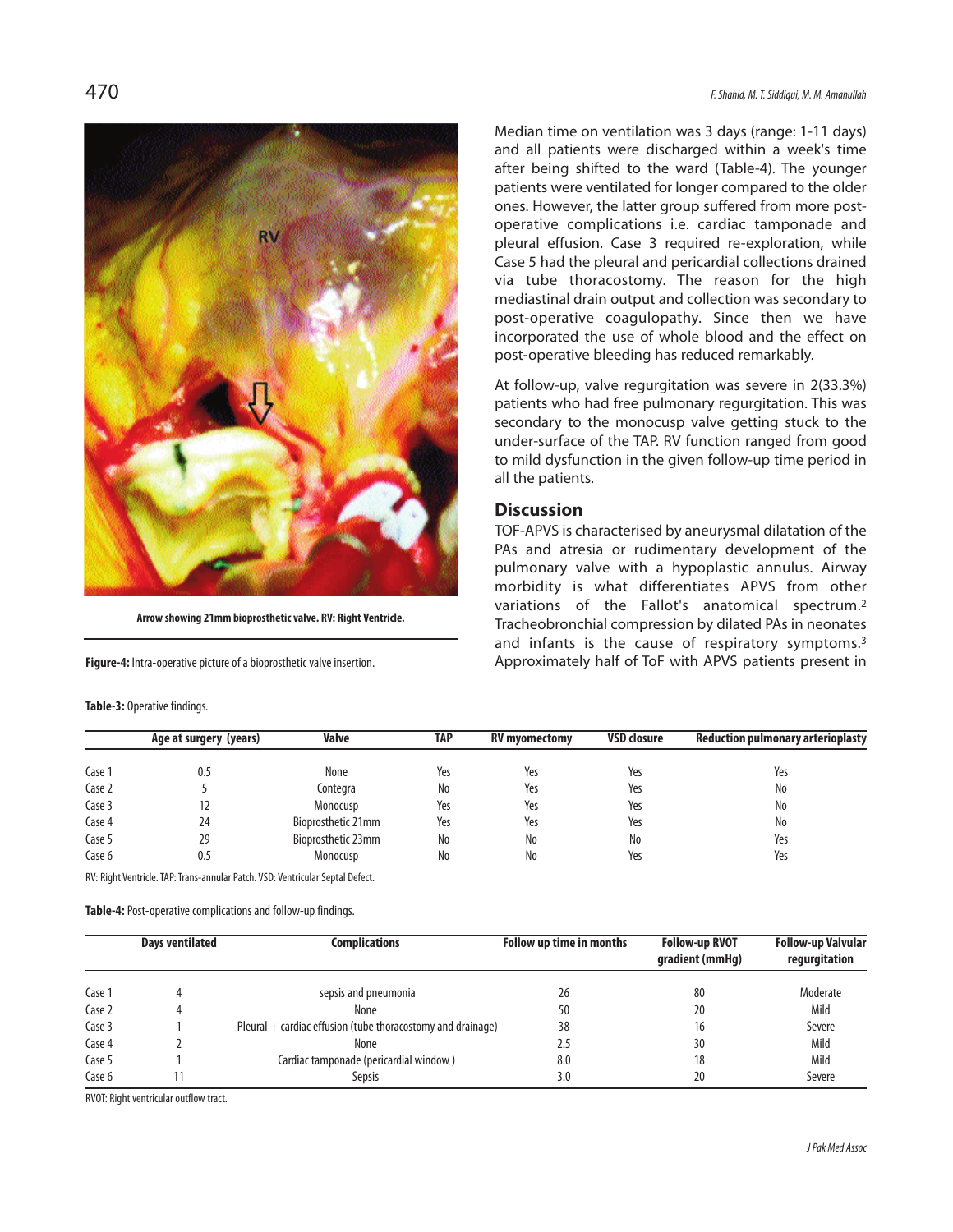#### infancy with respiratory symptoms. 4

Patients of ToF with APVS can be sub-divided into two distinct groups depending on age and symptoms; those who present with respiratory symptoms in early infancy, and those who do not. The latter group is clinically comparable to standard ToF patients. 1,4 In our series, despite two distinct age groups, all patients showed respiratory symptoms rather than ToF symptoms. The older group (>12 years), had milder symptoms compared to the younger patients.

Although there is no concrete consensus on the timing of surgery, early primary repair should always be considered. In infants with life-threatening airway obstruction surgery is necessitated due to poor prognosis with medical treatment. <sup>5</sup> However, the two main questions regarding repair are whether a prosthetic pulmonary valve should be inserted and secondly whether to perform pulmonary reduction arterioplasty along with the classical ToF repair.

Insertion of pulmonary valve remains a controversial subject. In one study, monocusp valve did not prevent significant pulmonary incompetence at late follow-up. Moreover, complications such as calcification and stenosis of the prosthetic valve may require future reoperations for pulmonary valve replacement. <sup>5</sup> For this reason some authors suggest delaying surgery in older asymptomatic children. 6

The presence and severity of respiratory distress are the deciding factors in pulmonary reduction arterioplasty. In patients with respiratory compromise, a pulmonary reduction arterioplasty is performed which may be combined with a Le'compte manoeuvre. <sup>4</sup> Sometimes despite repair of primary lesion, these patients continue to have a complicated course because of irreversible changes in the airways (bronchomalacia or tracheomalacia) secondary to prolonged extrinsic vascular compression during peri-natal development.<sup>4,5,7</sup>

As dictated by their respiratory symptoms, three of the six patients underwent pulmonary reduction arterioplasty. Out of these, the two younger patients had no valve inserted, while the older one had a bioprsothetic valve (Case 5) and showed satisfactory post-operative results. A prosthetic valve was not inserted in the younger patients as it would have been too large for the small pulmonary arteries, which may have led to compression of left circumflex artery running posteriorly and compromising the blood supply to the myocardium.

In the remaining three patients a classic ToF repair was done. Case 3 had ToF repair with a monocusp, and this patient developed free pulmonary regurgitation two years after surgery. The other two valves used were the Contegra (valved conduit) and the bioprosthetic valve. Younger age at operation is associated with improved late survival although most children will require RVOT reoperation after outgrowing the conduit. <sup>8</sup> There is also a significant incidence of conduit-related complications, particularly with the smaller conduits.<sup>9</sup> In our case, Contegra showed a favourable outcome in the five-year follow-up time with only mild regurgitation and gradient of 15mmHg.

On follow-up, majority of the patients remained free of long-term complications and re-intervention.

The high RVOT gradient of 80mmHg (Case 1) was an unexpected outcome, but pulmonary stenosis may have developed because of incomplete infundibular resection trying to prevent free pulmonary regurgitation in the post-operative period. The parents were counselled about the need of re-operation in order to relieve the high RVOT gradient, but the patient was unfortunately lost to followup, a situation not unheard of in a third world country.

There is little data regarding the long-term prognosis after repair of ToF with APVS. We believe that the current clinical strategy dictating the use of a pulmonary reduction arterioplasty in patients with respiratory compromise, restoration of pulmonary valve competence along with post-operative ventilator management results in an effective outcome. Due to the small number in our series, however, we cannot comment about long-term consequences.

#### **Conclusion**

ToF with APVS is a rare syndrome. Historically, early surgery has been preferred, but the hallmark of repair depends upon relieving airway compression, establishing valve competency and achieving integrity of the pulmonary circulation. Infants may require a more aggressive post-operative ventilatory support and future RVOT reoperations compared to older children.

#### **References**

- 1. Kirshbom PM, Kogon BE. Tetralogy of Fallot with absent pulmonary valve syndrome. Semin Thorac Cardiovasc Surg Pediatr Card Surg Annu 2004; 7: 65-71.
- 2. Norgaard MA, Alphonso N, Newcomb AE, Brizard CP, Cochrane AD. Absent pulmonary valve syndrome. Surgical and clinical outcome with long-term follow-up. Eur J Cardiothorac Surg 2006; 29: 682-7.
- 3. Kreutzer C, Schlichter A, Kreutzer G. Tetralogy of Fallot with absent pulmonary valve: a surgical technique for complete repair. J Thorac Cardiovasc Surg 1999; 117: 192-4.
- 4. Hraska V, Photiadis J, Schindler E, Sinzobahamvya N, Fink C, Haun C, et al. A novel approach to the repair of tetralogy of Fallot with absent pulmonary valve and the reduction of airway compression by the pulmonary artery. Semin Thorac Cardiovasc Surg Pediatr Card Surg Annu 2009:59-62.